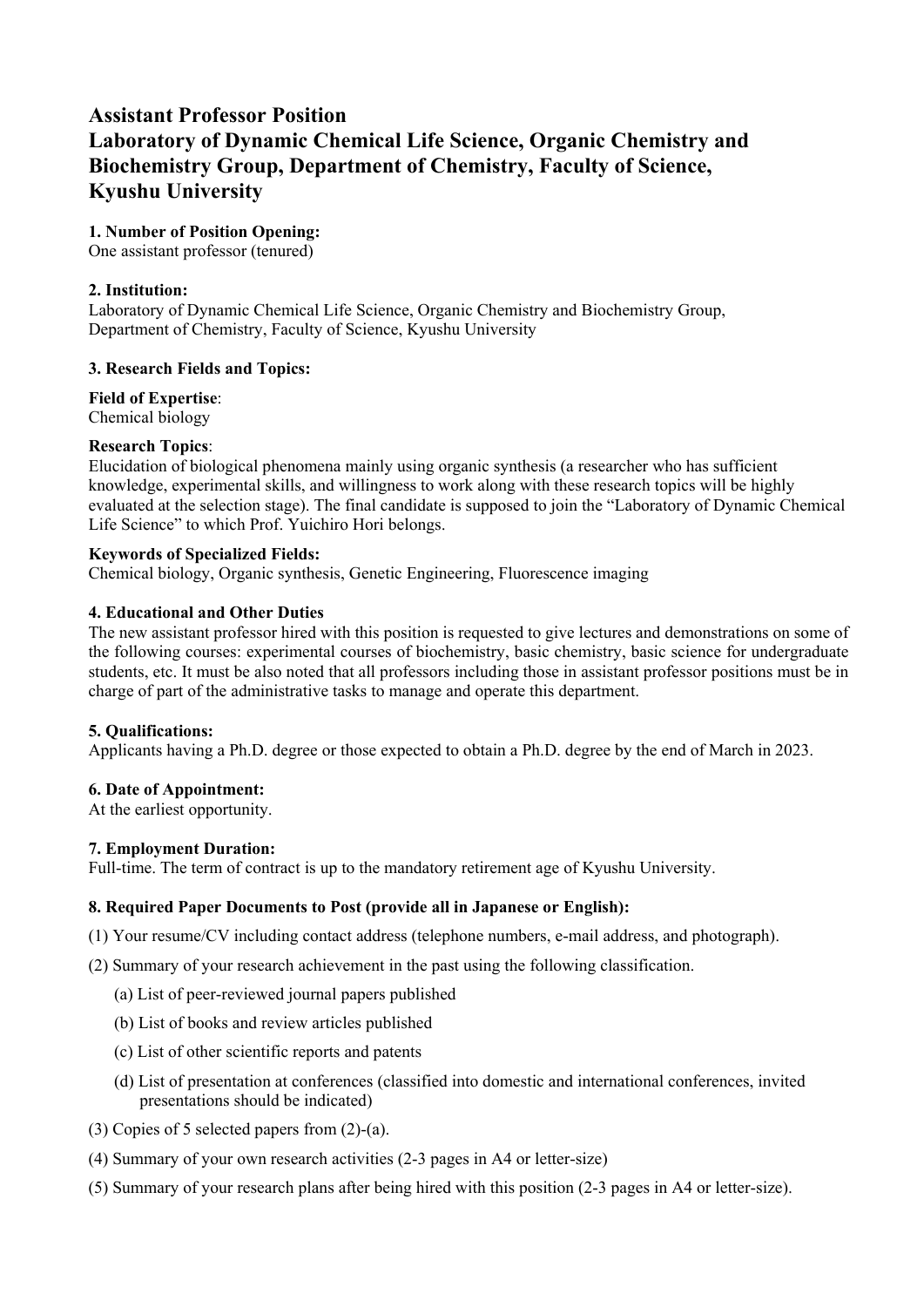- (6) Summary of your plans and/or policies in education after being hired with this position (1-2 pages in A4 or letter-size).
- (7) Reference letters from two persons who can comment on your scientific and/or academic careers. If you are just willing to provide the names and addresses of such persons, please do so (we may contact them if necessary). Please include their titles, affiliations and contact information (e-mail addresses).
- (8) Additional documents appealing your scientific and/or academic activities (e.g., list of the awards and research grants awarded to the candidate).
- \* Please use A4 or letter-size sheets in preparing all these documents if applicable.

#### **9. Application Deadline:**

Completed applications must arrive at Kyushu University by 17:00, Friday, July 15, 2022 (Japan Time).

## **10. Evaluation Process:**

Primary evaluation through application documents screening, followed by secondary examination(s) through an interview (including an oral presentation).

## **11. Address for submitting your application documents:**

Prof. Yuichiro Hori

Department of Chemistry, Faculty of Science, Kyushu University

Motooka 744, Nishi-ku, Fukuoka, 819-0395, JAPAN

TEL/FAX:  $+81-92-802-4161$  E-mail: hori at chem.kyushu-univ.jp, at:  $\omega$ 

## **12. Application method:**

Please submit all application documents by the method (1) or (2).

- (1) Registered mail to the contact address. All printed and electronic (in PDF format) documents should be enclosed. "Application for a faculty position of Kyushu University" should be written in RED on the envelope or box.
- (2) Web application on JREC-IN Portal site (https://jrecin.jst.go.jp). All electronic (in PDF format) documents should be compressed into *one* zip file.
- \* The documents supplied from each applicant, except for original books, will not be returned to the applicant.

## **12. Additional Notifications:**

- (1) Currently, Organic Chemistry and Biochemistry Group involves Profs. Yuichiro Hori, Osamu Kuge, and Tohru Oishi, Associate Profs., Motohiro Tani and Ayami Matsushima, Assistant Profs. Non Miyata, and Yoko Yasuno. The new assistant professor hired with this position is supposed to cooperate with Prof. Hori in research and education. For more information with regard to this department, please visit the website: http://www.scc.kyushu-u.ac.jp/e-home.html
- (2) Our candidate evaluation policy obeys the Equal Employment Opportunity law.
- (3) We also follow the Basic Act for the Disabled Persons, the Act on Employment Promotion etc. of Persons with Disabilities, and the related Acts.
- (4) The new faculty hired by Kyushu University is strongly encouraged to give lectures in English in order to promote globalization its educational system.
- (5) Salary shall be paid in accordance with the Annual Salary System (issued April 1, 2020). The annual salary is determined by relevant rules of the university and composed from base salary depending on age and experience, performance bonus, and various allowance.
- (6) Social Insurance: The health insurance, pension insurance, mutual retirement pension programs of Ministry of Education, Culture, Sports, Science and Technology Mutual Society, and employment insurance of Ministry of Health, Labor and Welfare.